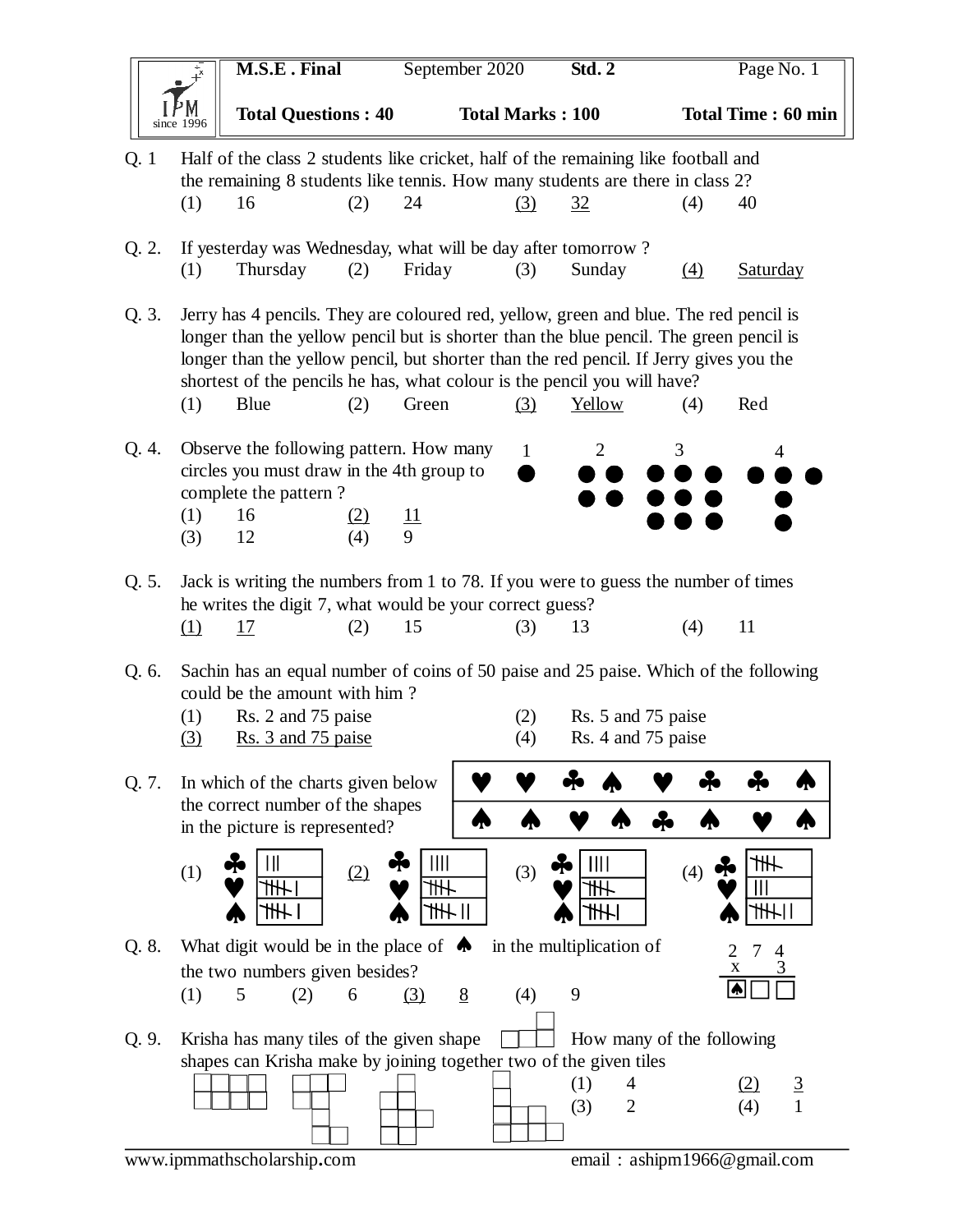| M.S.E. Final                                                                                                                                                                                                                                                                                          | September 2020.                                                                                                               | Std. 2                                          | Page No. 2                                                                                                                                                         |  |  |  |  |
|-------------------------------------------------------------------------------------------------------------------------------------------------------------------------------------------------------------------------------------------------------------------------------------------------------|-------------------------------------------------------------------------------------------------------------------------------|-------------------------------------------------|--------------------------------------------------------------------------------------------------------------------------------------------------------------------|--|--|--|--|
| Q. 10. In which of the following are the numbers in descending order?<br>101, 95, 121, 85, 83<br>(1)<br>(3)                                                                                                                                                                                           | (2)<br>(4)<br>141, 121, 131, 138, 99                                                                                          | 131, 111, 95, 85, 83<br>151, 141, 121, 131, 111 |                                                                                                                                                                    |  |  |  |  |
| badmintion?<br>(1) $\frac{8}{12}$                                                                                                                                                                                                                                                                     | (2) $\frac{16}{24}$ (3) $\frac{2}{3}$ (4) $\frac{1}{3}$                                                                       |                                                 | Q. 11. Sindhu practice badminton for 8 hours a day. What fraction of the day does she practice                                                                     |  |  |  |  |
| passed?<br>(1)<br>1 hour                                                                                                                                                                                                                                                                              | $(2)$ Half an hour $(3)$                                                                                                      | $12$ hours                                      | Q. 12. When the hour hand on a clock turns clockwise 1 full round, then how much time has<br>(4)<br>24 hours                                                       |  |  |  |  |
| Q. 13. Sindhu, Batra and Sania each play any 1 of these games : Badminton, Table Tennis<br>and Tennis. Sindhu does not play Badminton or Table Tennis. Sania does not play<br>Badminton. Then which game does Batra play?<br>Table Tennis (2) Badmintion (3)<br>Tennis<br>(4)<br>None of these<br>(1) |                                                                                                                               |                                                 |                                                                                                                                                                    |  |  |  |  |
| Q. 14. Anita has 30 coins in her purse as follows: 5 coins of 50 P, 7 coins of 25 P and an<br>(1)                                                                                                                                                                                                     |                                                                                                                               |                                                 | equal number of 20 P and 10 P coins. How much money does she have in her purse.<br>Rs. $5 & 35 & 9$ (2) Rs. $6 & 95 & 9$ (3) Rs. $7 & 25 & 9$ (4) Rs. $8 & 75 & 9$ |  |  |  |  |
| (1)<br>11<br>(2)                                                                                                                                                                                                                                                                                      | For example : 151. How many two digit palindromic numbers are there in all<br>$9 \left( \frac{1}{2} \right)$<br>$\tau$<br>(3) | (4)<br>None                                     | Q. 15. A palendromic number is a number that remains the same when its digits are reversed.<br>24                                                                  |  |  |  |  |
| Q. 16. Each number is the total of the two numbers below it.<br>(1)<br>5 <sup>5</sup><br>(3)<br>13                                                                                                                                                                                                    | Complete the tree and find the number at B.<br>8<br>(2)<br>(4)<br><u>6</u>                                                    | A                                               | 11<br>$\overline{C}$<br>B<br>3<br>$\overline{4}$                                                                                                                   |  |  |  |  |

Q. 17. Which of the following represents 3 x 4?

Q. 18. A rope 1metre long is cut into 4 equal pieces. What is the length of one piece of the rope? (1) 200 mm (2) 25 mm (3)  $\frac{25 \text{ cm}}{40 \text{ cm}}$  (4) 40 cm

(1) (2) (3) (4)

Q. 19. Which of the figures given below can join the figure besides to make it a rectangle



Q. 20. The teacher asks the students to write a number for the following: 15 Hundreds + 27 tens and 12 ones. What is the number you would answer (1)  $152712$  (2)  $150027012$  (3)  $1782$  (4) 17820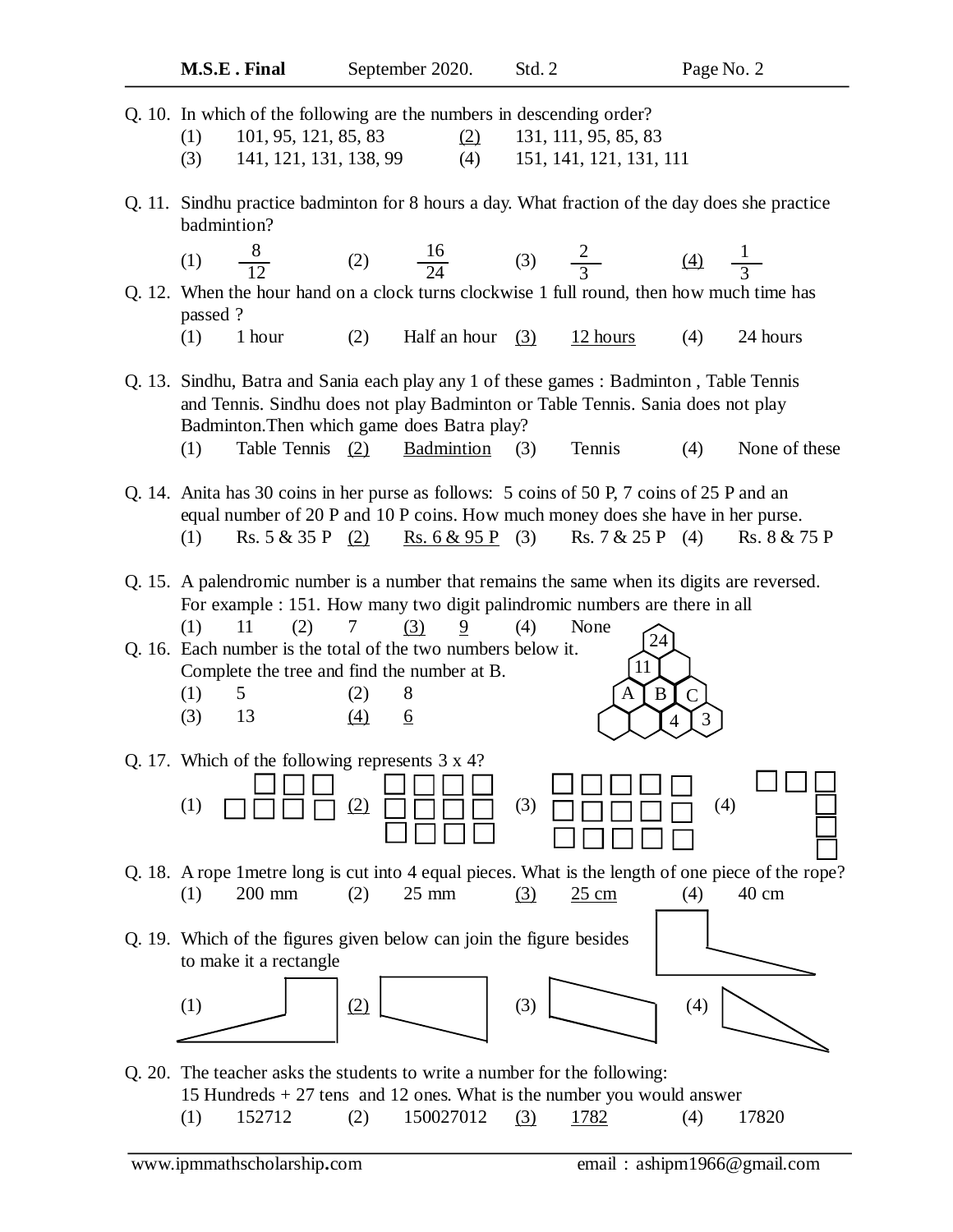- Q. 21. On a Sunday morning Mr. Green decides to clean up his garden. He starts cleaning his garden at half past nine in the morning and completes the cleaning by quarter past twelve. How much time it took Mr. Green to complete the cleaning of the garden? (1) 2 hrs. 45 min. (2) 1 hrs. 45 min. (3) 2 hrs. 30 min. (4) 3 hrs.
- Q. 22. Find the number between 1 and 9 such that, it is not smaller than 5, it is an even number and when you take away 4 from it the result is larger than 3. (1) 4 (2) 6 (3) 8 (4) 7
- Q. 23. Observe the following shapes in the series given below and find out which shape would be there in the 37th place?



- Q. 24. If your mother takes 45 minutes to prepare lunch for the family, what fraction of an hour does she take to prepare the lunch? (1)  $\frac{1}{2}$  (2)  $\frac{3}{2}$  (3)  $\frac{1}{2}$  (4) 1 3 1 4
- Q. 25. Write the numbers 1, 2, 4, 6, 7, & 8 in the correct place in the square so that each side of the square adds to 12. What number would the letter A represent? (1) 8 (2) 7 (3) 2 <u>(4) 4</u> 3 4 4



Q. 26. The weights of the cheese and butter tins are shown in the following weighing scales. Find the weight of the 3rd pan,



Q. 27. In a small packet there are 6 cookies. How many packets would you buy if 12 friends are to be served with 3 cookies each at a tea party? (1) 5 (2) 4 (3)  $\frac{6}{ }$  (4) 3

Q. 28. Rahul`s father gives him 50 P everyday and his mother gives him 25 P every day. In 10 days Rahul will have how much money? (1) Rs. 5 and 75 P (2) Rs. 6 and 50 P (3) Rs. 7 and 75 P (4) Rs. 7 and 50 P

Q. 29. The capacity of the tank of a motorcycle is 15 litres and that of a car is 55 litres. On a Sunday Mr. Jacob gets both his vehicles completely filled by petrol. He notices that 37 litres of petrol filled the two tanks completely. How much petrol was there in the two tanks before going to the petrol pump? (1) 31 (2) 27 (3) 33 (4) 43